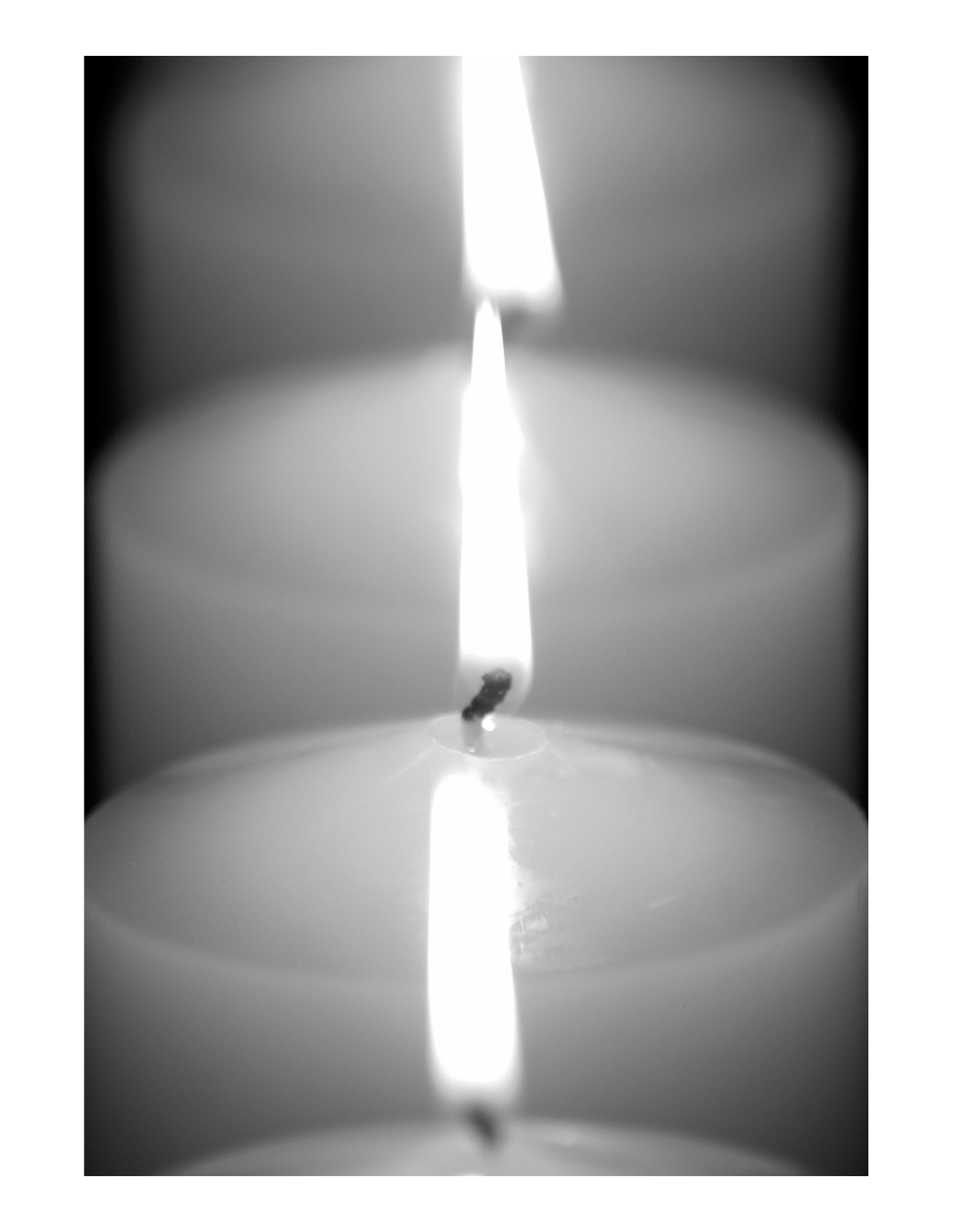# **Course Two:** *A Path to Spiritual Maturity*

SEGMENT 1: **SPIRITUAL MATURITY**

# **P A R TICIPANTS' GUIDE**

Our spirit<br>develop a<br>the sacram<br>follow Ch Our spiritual maturity leads us into ministry as a result of our baptism. We develop a rule of life which includes prayer, study and action. Confirmation is the sacramental rite of the church in which we make a mature commitment to follow Christ. We all share in ministry.

### OPENING PRAYER

O Lord, mercifully receive the prayers of your people who call upon you, and grant that they may know and understand what things they ought to do, and also may have grace and power faithfully to accomplish them; through Jesus Christ our Lord, who lives and reigns with you and the Holy Spirit, one God, now and for ever. Amen. (BCP 231)

### Q UESTIONS TO THINK ABOUT

What is spiritual maturity?

What are some tools we use to deepen our spirituality?

What is ministry?

What is confirmation?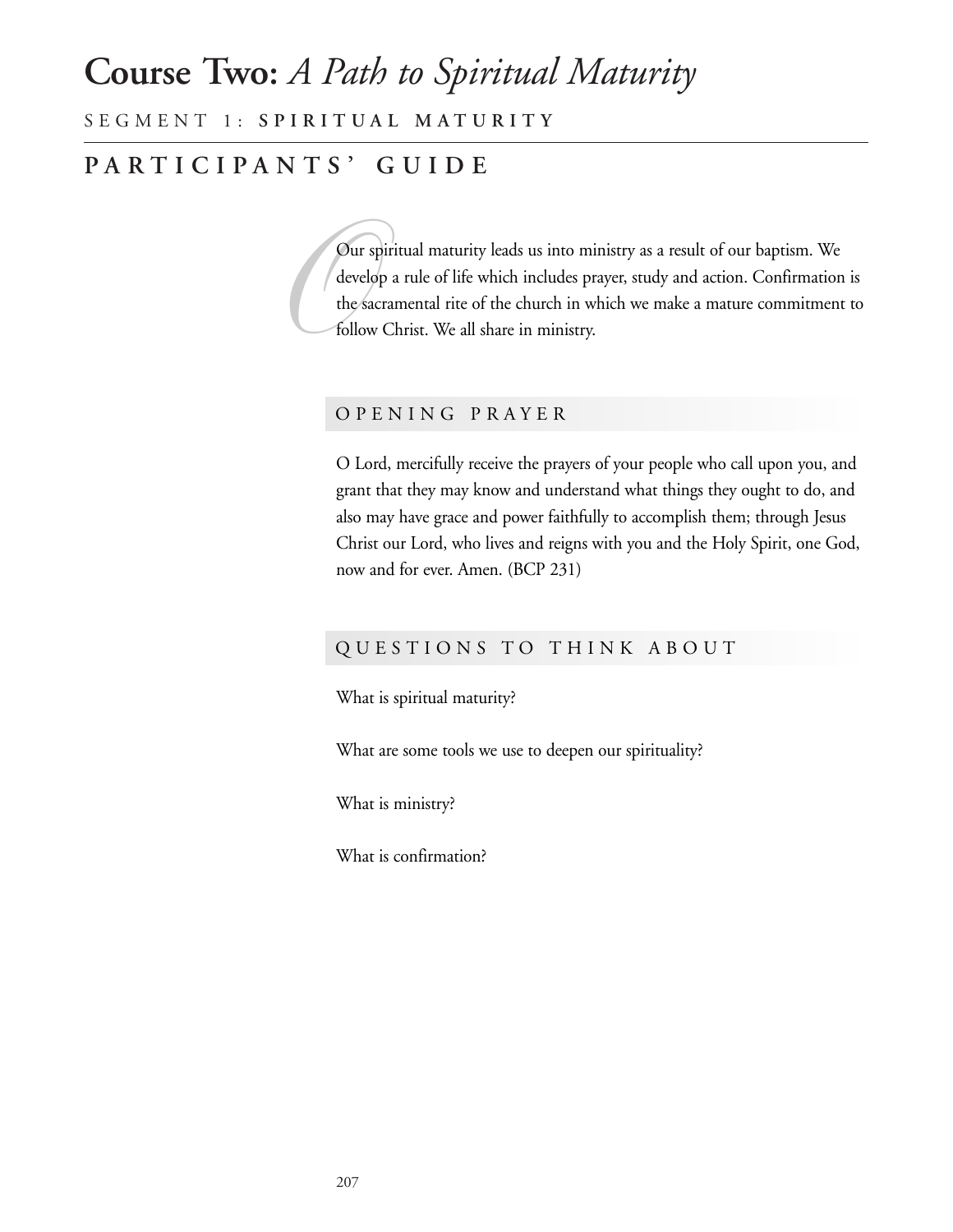## VIDEO PRESENTATION



Paul and the Epistles

Spiritual Maturity

Confirmation

Ministry

Rule of Life

## USING THE BAPTISMAL COVENANT

As we live out the ministry of the baptized, we find direction through the five Baptismal Covenant promises. These promises are made at every baptism and we ask God's help in keeping these promises. For this class the first, third and fifth promises are particularly relevant.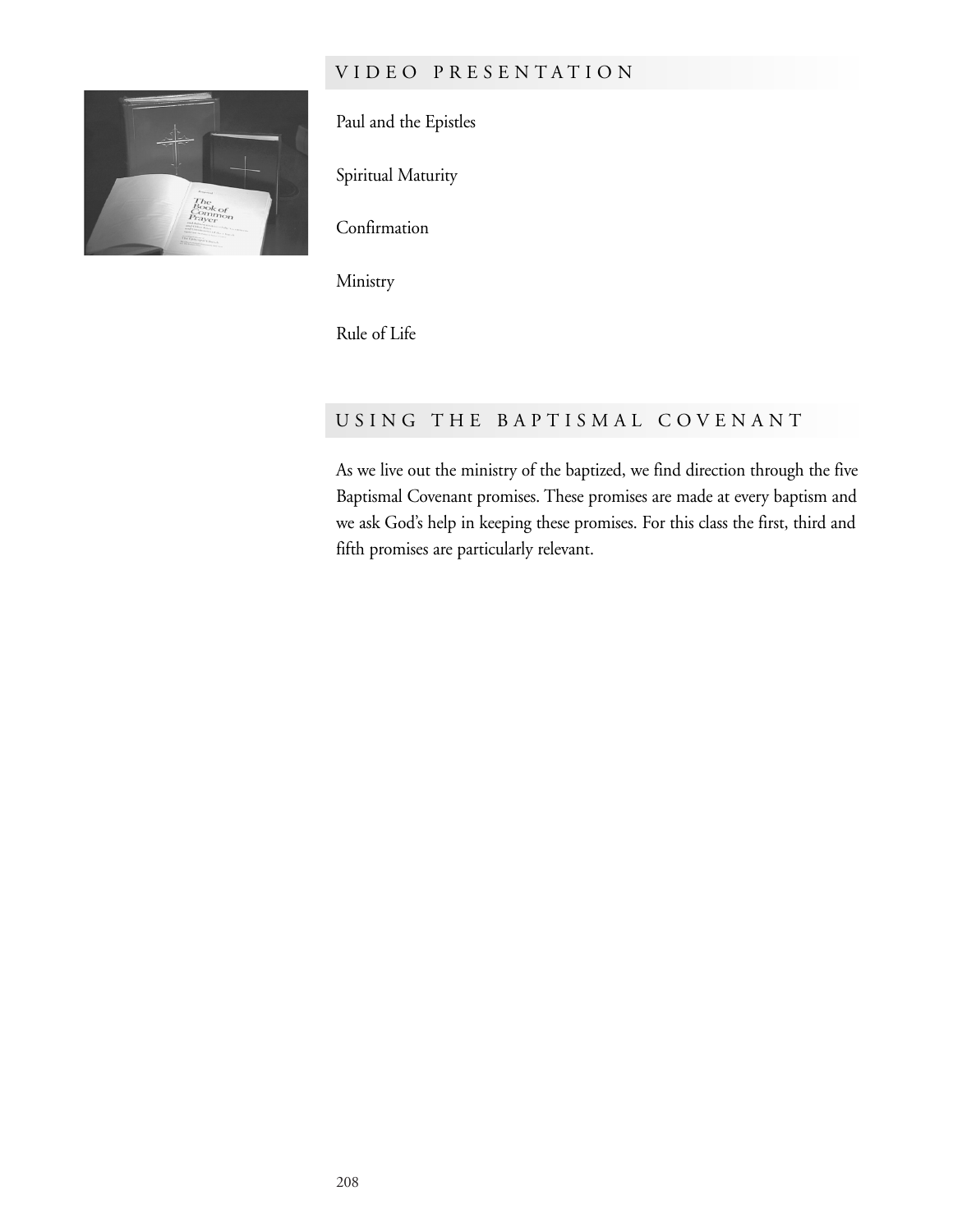## SMALL GROUP DISCUSSION

1. Read 1 Corinthians 13:11-12. What does Paul say are some characteristics of a spiritually mature person?

2. Write a rule of life for yourself.

3. The video showed an anchor and talked about spiritual maturity anchoring us to Christ. The early church used the symbol of the anchor to represent this thought. What are your anchors today?

4. You might like to draw something depicting your anchor.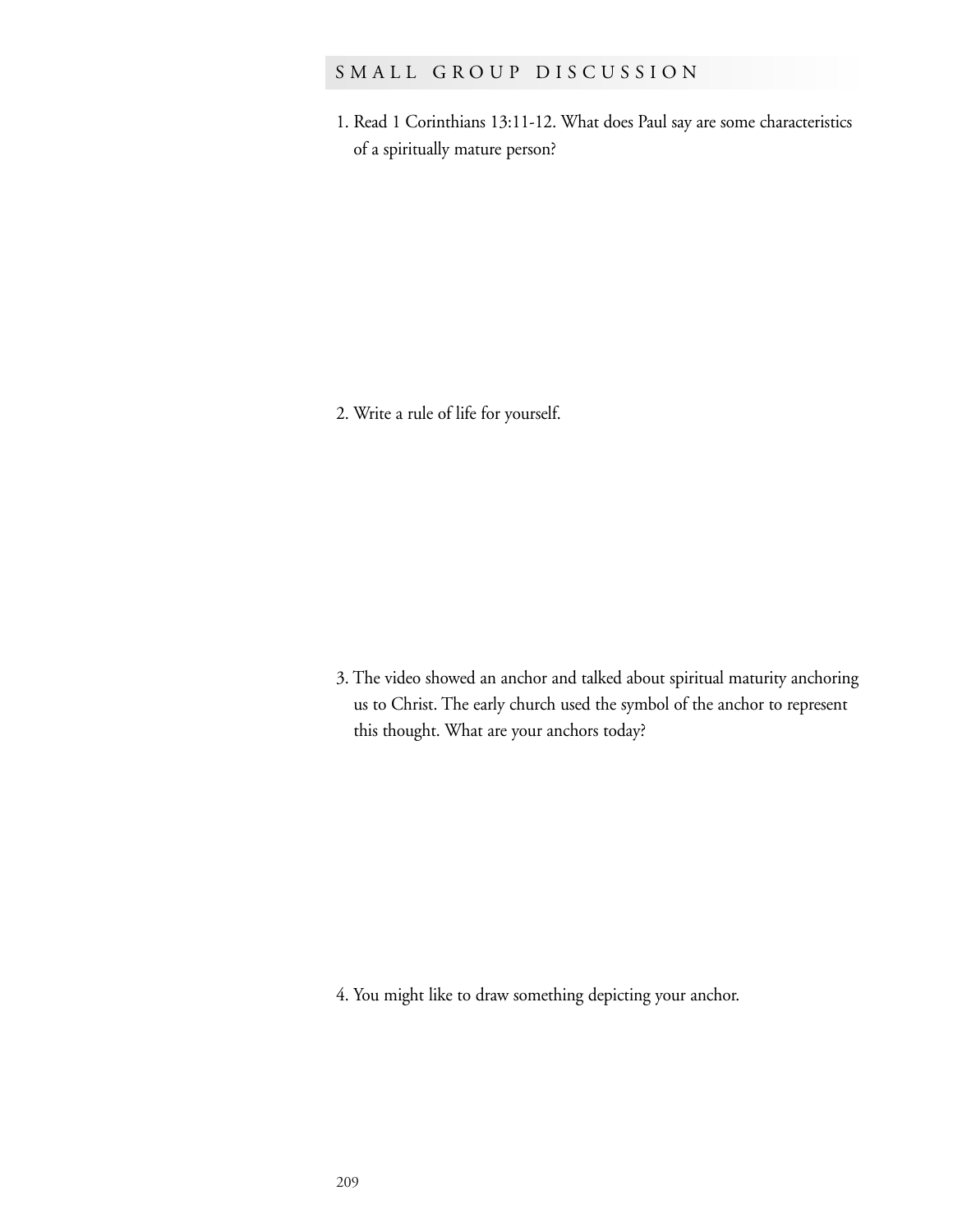#### WRAP-UP

In the next video segments we will examine spiritual maturity habits of prayer, study and action. This introduction sets the theme for these next segments. In Confirmation, we say we are ready to accept a mature commitment to Christ and His Church. We learned about Paul and other apostles and their travels all over the known world as they spread the good news of the Gospel message – their own spiritual commitment was maturing. And, we have examined the meaning of ministry and how we can be ministers as we grow in our spiritual maturity.

#### CLOSING PRAYER/HYMN

The following selections can help us reflect on our discussions today. You may either read and pray or sing and pray your selection(s).

*The Hymnal 1982* #348 - Lord, we have come at your own invitation #349 - Holy Spirit, Lord of love

*Wonder Love and Praise* #765 - You're called by name, forever loved #782 - Gracious Spirit, give your servants

*Lift Every Voice and Sing* #115 - Spirit of the living God #118 - Spirit song